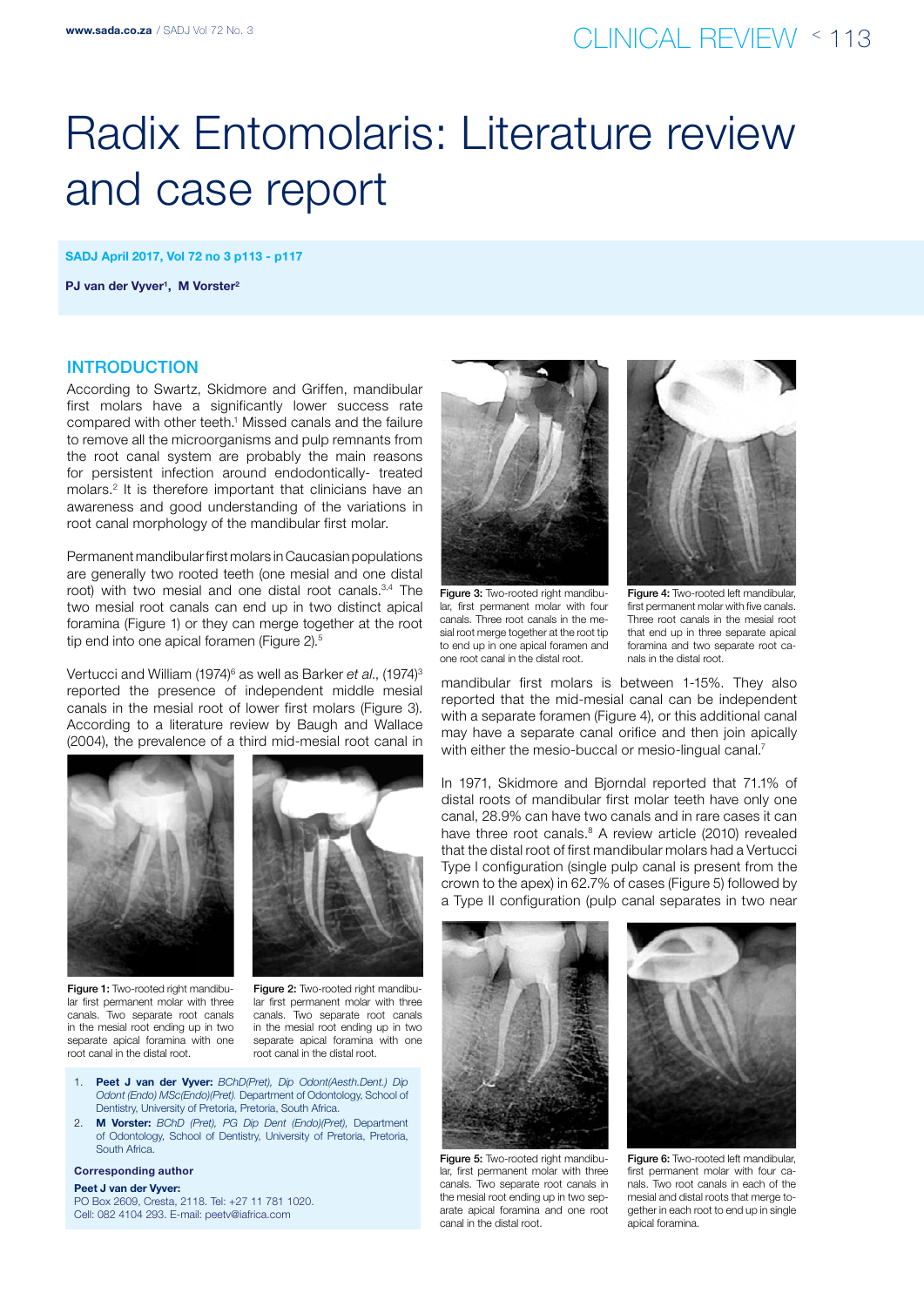# 114<sup>></sup> CLINICAL REVIEW

the crown and joins at the apex to form one root canal) in 14.5% of cases (Figure 6) and a Type IV configuration (pulp canal separates into two distinct canals and extends till the root apex separately) in 12.4% of cases (Figure  $7$ ).<sup>9</sup> Another variation can also be to find three root canals in the distal roots of mandibular first molars. The incidence of three root canals in the distal root of the mandibular first molar is between 0.2% and 3% (Figure 8).10 In addition to these case reports, there have been numerous studies that clearly indicated that the mandibular first molar could present with more than four root canals.11-13

The number of roots for the mandibular first molar teeth may also vary. Carabelli (1844) was the first to report on mandibular first molars with supernumerary roots. The third root was located on the disto-lingual side and was called radix entomolaris (RE) (Figure 10).<sup>14</sup> In very rare cases, the mandibular first molar can also present with an additional root at the mesio-buccal side and is called radix paramolaris.5,15

### Prevalence of RE

The presence of RE in the mandibular first molar is associated with certain ethnic groups. In populations with Mongoloid traits (for example Chinese, Eskimo and American Indians) the frequency can range from 5-30%.<sup>16-21</sup> However, in Eurasian and Indian populations it is less than 5% and in African populations less than 3%.22

Radix entomolaris can be found on first, second and third mandibular molar teeth, occurring least frequently on second molars.<sup>23</sup> Studies have also reported a bilateral occurrence with as frequency of 50-67%.24

### Etiology of RE

According to Calberson *et al*. (2007) the etiology behind the formation is still unclear but it could be related to external factors during odontogenesis.<sup>25</sup> Racial genetic factors can also influence profound expression of a particular gene that can result in the more pronounced phenotypic manifestation.25

#### MORPHOLOGY OF RE

The coronal third of the disto-lingual root of RE can be fixed partially or completely to the distal root. Based on the curvature in a buccal-lingual orientation, the separate RE variants can be classified into three types according to De Moor *et al*. (2004).26 Type I refers to a straight root/root canal.

Type II refers to an initially curved entrance, which continues as a straight root/root canal. Type III refers to an initial curve in the coronal third of the root canal and a second curve beginning in the middle and continuing to the apical third.

### Radiographic Diagnosis of RE

Walker and Quackenbush reported a 90% precision in the diagnosis of 3-rooted molars using only panoramic radiographs.20 However, due to the fact that the RE is found mainly in the same bucco-lingual plane of the disto-buccal root, it may cause superimposition on the preoperative periapical or panoramic image.<sup>27</sup> This often results in inaccuracy to reveal this anatomic variation.

A major limitation of conventional radiographic images is to compress 3D anatomy into a 2D image or shadowgraph.28,29 In an attempt to overcome this drawback of



first permanent molar with four canals. Two root canals in each of the mesial and distal roots that stay separate in each root to end up in separate apical foramina.

conventional radiography in order to detect the presence of RE, it is helpful to take additional exposures changing the horizontal angulation of the main xray beam.26,30 Wang *et al*., demonstrated that 25-degree mesial radiographs were significantly better than 25-degree distal radiographs for RE visibility and determination of optimum diagnosis.31 According to Clark's rule (Also known as SLOB rule or Waltons projection), an object that moves in the same direction



Figure 8: Two-rooted left mandibular first permanent molar with five canals. Two separate root canals in the mesial root ending up in two separate apical foramina. The distal root have three root canals, where two of the three canals join in the apical third.



Figure 9: Three-rooted right mandibular, first permanent molar with four canals. Two root canals in the mesial root that merge together at the root tip, one root canal in the distal root and a third, supernumerary root, radix entomolaris (Radiograph courtesy of Dr Obus Venter).

as the cone is located toward the lingual.<sup>32</sup> Conversely, an object that moves in the opposite direction from the cone is located towards the buccal. Therefore, the RE image that moves distally is superimposed on the distobuccal root image that moves towards the mesial, when taking radiographs with small distal angulations.

According to Wang *et al*. (2011), radiographic images taken with eccentric beam angulations have the potential to improve diagnosis.<sup>31</sup> However, they are inherently less distinct and they lose normal sharpness that is expected because anatomical structures could overlay roots and affect visibility and identification of roots and canals.<sup>33</sup>

Cone-Beam Computed Tomography (CBCT) provides dentistry with a practical tool for non-invasive and 3-dimensional (3D) reconstruction imaging for the use in endodontic applications and morphologic analyses.<sup>34</sup> CBCT imaging allows for visualizing a new dimension, eliminate superimpositions, provide additional information for diagnosis and therefore enables a more predictable management of complex endodontic conditions compared with intraoral radiographs alone.<sup>27,35,36</sup>

CBCT imaging allows ascertaining the identification, exact location, curvature and angulation of the RE in order to prevent iatrogenic events that might occur in relation to canal curvature like instrument separation, perforation and ledge formation.37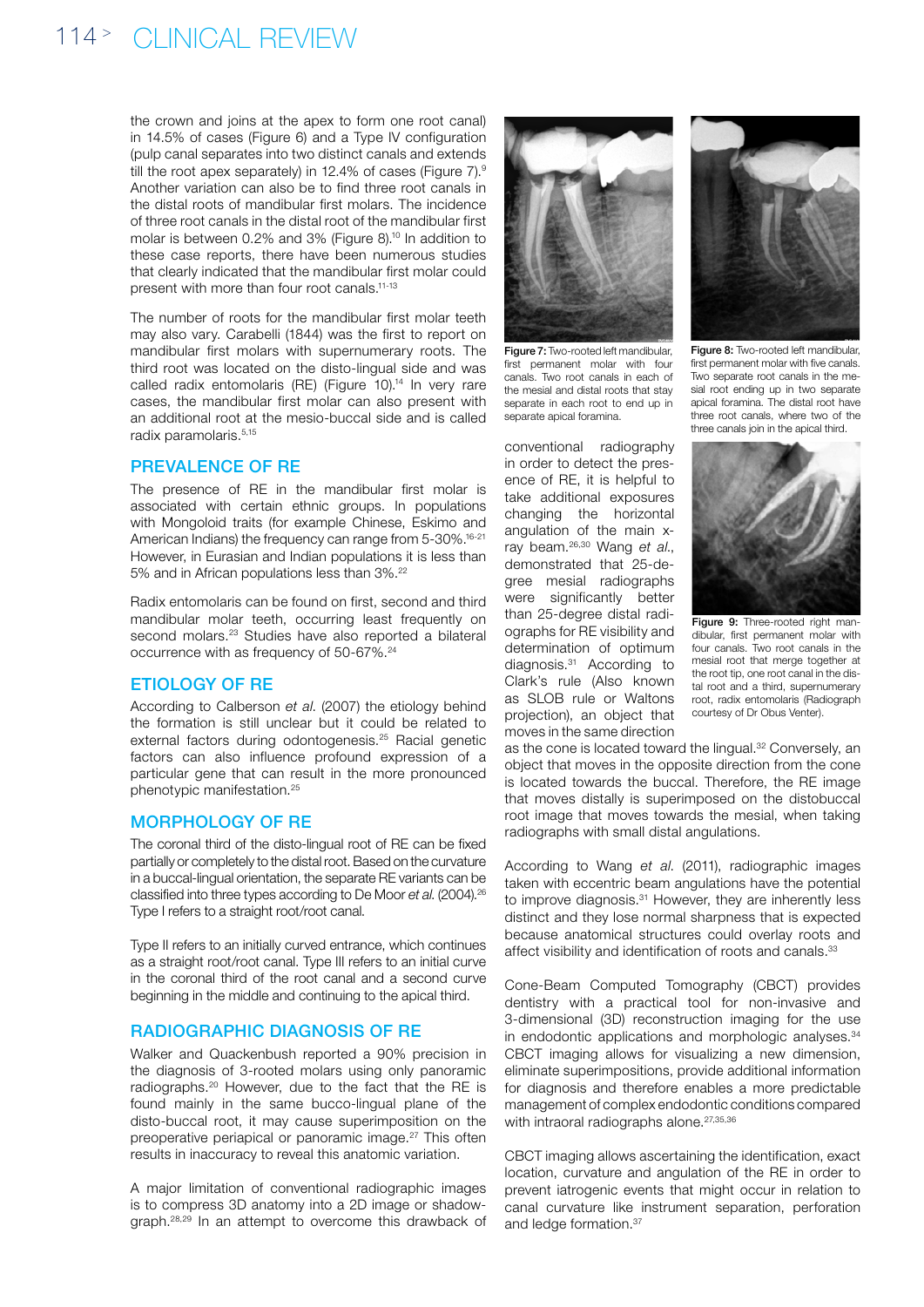# www.sada.co.za / SADJ Vol 72 No. 3  $\text{CLINICAL REVIEW} \leq 115$

### Clinical Diagnosis of RE

Clinical inspection of the tooth crown and analysis of the cervical morphology of the roots by means of periodontal probing can facilitate identification of an additional root. An extra cusp (tuberculum paramolare) or more prominent occlusal distal or distolingual lobe, in combination with a cervical prominence or convexity, can indicate the presence of an additional root.5

After access cavity preparation, the location of the canal orifice of the RE can also be problematic. The orifice is generally located disto- to mesio-lingually from the main canal or canals in the distal root. The orifice is often covered with overlying dentine or pulp roof remnants and must be removed before it is possible to locate the entrance of the canal. Extension of the access cavity to the disto-lingual side also ensures easy location.

A recent study by Souza-Flamini *et al*., (2014) used high resolution Micro-computed tomography (uCT) to examine the internal and external morphology of RE in mandibular third molars. The spatial configuration of the canal orifices on the pulp chamber floor was mostly in a trapezoidal shape and the radix canal orifice was usually covered by a dentinal projection.<sup>27</sup>

### Case Report

The patient, a 45 year old female presented with pain and discomfort on her mandibular left first molar, previously restored with a ceramo-metal crown. A pre-operative radiograph revealed evidence of extensive decay on the mesial margin as well as unusual root morphology (Figure 10a). The ceramo-metal crown was removed, caries excavated and a temporary crown placed. A CBCT, axial coronal slice confirmed the presence of two roots (mesial and distal)(Figure 10b). There was no clear evidence of canal orifices in the mesial root. Two canal orifices were visible in the distal root. Another axial slice in the midroot area, revealed the presence of distal root bifurcating into two separate roots. The additional root, branching off on the lingual aspect, confirmed the presence of radix entomolaris (RE)(Figure 10c).

The canals were negotiated with size 08 C+ and K-Files to patency and a length determination was done with an electronic apex locator (Pixie, Dentsply/Maillefer) and confirmed radiographically. Reproducible glide paths were prepared with hand files and the ProGlider instrument (Dentsply/ Maillefer) and the root canals prepared with ProTaper Next X1 and X2.



Figure 11: (a) Radiographic confirmation of the fit of the GuttaCore verifiers. Note that the verifier in the distal root canal travelled past working length (white arrow), and that the sharp apical curve in the radix entomolaris was maintained after root canal preparation with the ProTaper Next instruments; (b) ProTaper Next X3 gutta-percha point was then fitted in the distal canal and a periapical radiograph confirmed a snug fit up to working length.

GuttaCore X2 verifiers (Dentsply/ Maillefer) were fitted into the prepared root canals and a periapical radiograph revealed that the verifier in the distal root canal travelled past working length (Figure 11a). A ProTaper Next X3 guttapercha point (Dentsply/ Maillefer) was then fitted in the distal canal and a periapical radiograph confirmed a snug fit up to working length (Figure 11b). The mesio-buccal, mesio-lingual and radix entomolaris was obturated with size X2 GuttaCore obturators (Dentsply/Maillefer). The distal root canal was obturated with the ProTaper Next X3 gutta-percha point using the continuous wave of condensation technique with the Calamus Dual Obturation Unit (Dentsply/Maillefer).



Figure 12: (a) Parallel, radiographic view of the post-operative result after obturation: (b) A 30 degrees, mesial angulated view of the four obturated root canal systems.

Figure 12(a) depicts a parallel view of the final result after canal obturation and Figure 12(b) shows a 30 degree

> mesially angulated view. Note the curvature in the apical part of the radix entomolaris that was maintained during canal preparation and obturation.

### **DISCUSSION**

Radix entomolaris, first described by Carabelli, is an anatomical variant in the first permanent mandibular molar typically characterized by an additional third root located distolingually.14 RE occurs in first, second and third molars with the lowest prevalence in second mandibular molars.<sup>29,38,39</sup> Although the presence of RE differs within associated ethnical groups, it should be regarded



Figure 10: (a) Pre-operative radiograph of mandibular, left first permanent molar that was restored with a ceramo-metal crown, showing evidence of decay on the mesial gingival margin (b) CBCT coronal axial view showing a mesial and distal root (arrows); (c) CBCT- midroot axial view revealed the presence of a mesial root (M), distal (D) and radix entomolaris on the lingual aspect (RE).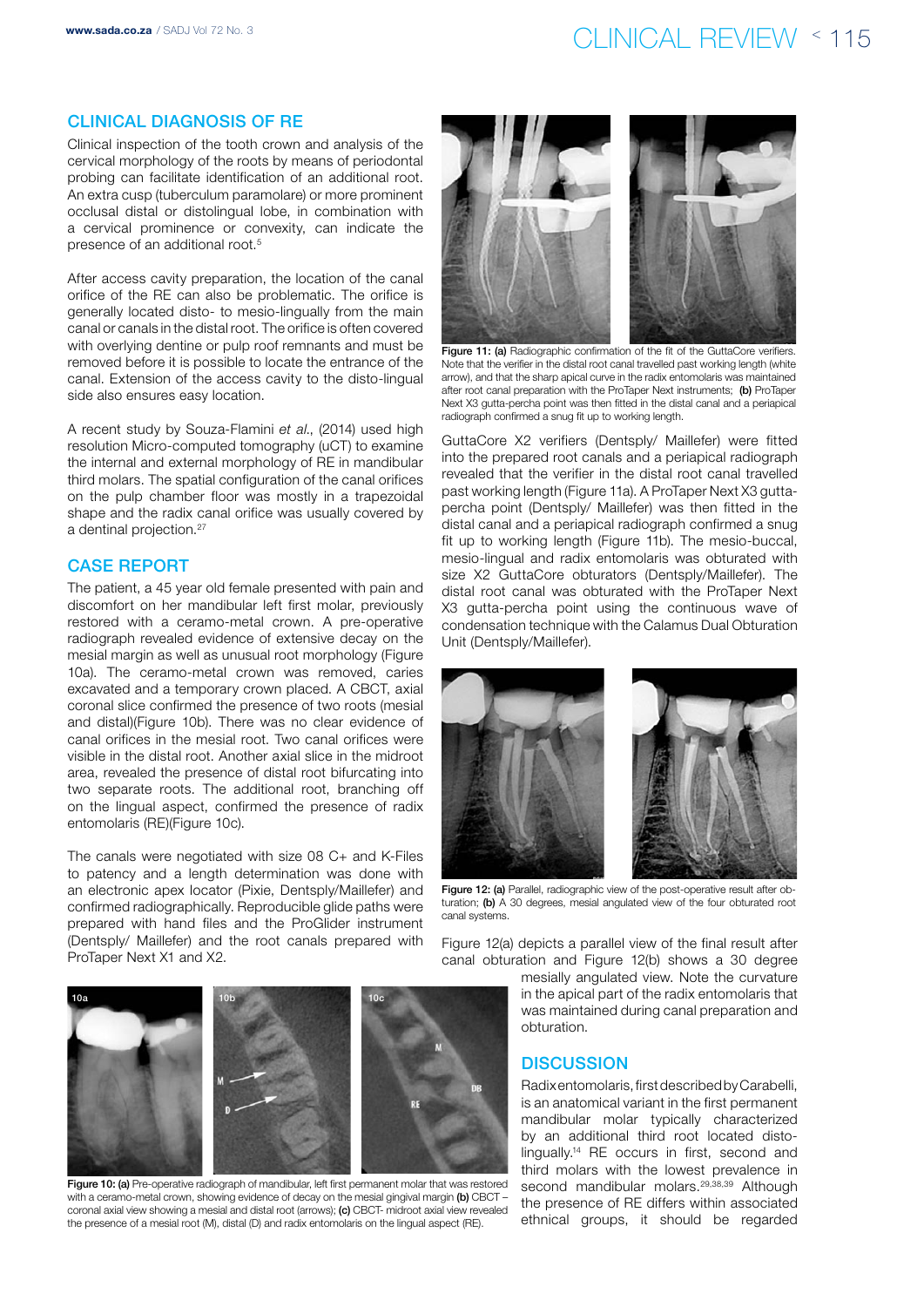as a normal anatomical variation within the Mongoloid population. Studies show no significant predilection for gender or side distribution with bilateral occurrence ranging between 50-67%.24 Understanding the complexity of the anatomical variants seen in the first permanent mandibular molar proves to be invaluable in the clinical approach when treating these cases endodontically.

The authors used a Global G6 (Global, USA) six-step microscope fitted with LED illumination during the clinical procedures depicted in this article. The LED light source on this microscope delivers brighter and whiter illumination compared to traditional metal halide and halogen light systems. This type of illumination makes the careful inspection of the pulp chamber floor to locate accessory canal orifices more predictable. Magnification and illumination can substantially improve the visualisation of root canal orifices. De Carvalho and Zuolo (2000) demonstrated in a study that the use of the DOM could increase the number of root canal orifices located in mandibular molars. In their study 111,<sup>93</sup> first and second molars were examined with the naked eye followed by examination with the DOM (8-13x magnification). With the naked eye, a total of 641 canals were located. After examination with the DOM, an additional 50 canals (7.8%) were located.<sup>40</sup>

Limited field Cone Beam Computed Tomography (CBCT) with the Kodak 9000 3D (Carestream, Paris) was used as a diagnostic imaging modality for effective evaluation of the root canal morphology. Matherne *et al* (2008) showed that CBCT images result in the identification of a greater amount of root canal systems in teeth compared to conventional radiography.41 The study also concluded that the combination of CBCT scanning with the dental operating microscope were important diagnostic tools for locating and identifying root canals.41 In general, limited field of view (FOV) machines are preferred over larger field of view machines in Endodontics as very small structures (calcified, accessory and missed root canals) that require a high resolution for adequate interpretation are being visualized. Other advantages of the limited FOV machines include decreased radiation exposure for the patient and less responsibility for the clinician because a smaller volume needs to be interpreted.42

The Kodak 9000 3D system (Carestream) generates 3D images that provide clinicians with anatomical detail and diagnostic possibilities in the field of endodontics, implantology and oral maxillofacial surgery, periodontics, general dentistry, forensic dentistry and orthodontics. The application of CBCT technology in endodontics is not just limited to determine root canal morphology, number of roots, canals and accessory canals. It can also be used to establish the correct working length, assess existing root canal fillings, and determine the exact position and angulation of fractured instruments and to detect the presence and extent of inflammatory root resorption, just to mention a few.<sup>43</sup>

Protaper Next (Dentsply/Maillefer) was used for root canal preparation for most of the cases depicted in this article. The key benefits of Protaper Next include simplicity, excellent cutting efficiency and predictable final canal shape to allow for cone fit with tug-back. The system also ensures a 6% taper in the apical third of a canal after preparation with only two instruments, the X1 and X2.44

The Protaper Next instruments make use of the progressively tapered design. Each file presents with an increasing and decreasing percentage tapered design on a single file concept. The design ensures that there is reduced contact between the cutting flutes of the instrument and dentine wall, and reduced chance for taper lock (screw effect). At the same time, it also increases flexibility and cutting efficiency.<sup>45</sup>

Another benefit of the system is the fact that the instrument is manufactured from M-wire and not traditional nickel titanium alloy. Research by Johnson *et al* (2008) demonstrated that the M-wire alloy could reduce cyclic fatigue by 400% compared with similar instruments manufactured from conventional nickel titanium alloys.46 The added metallurgical benefit contributes towards more flexible instruments, increased safety and protection against instrument fracture.<sup>47</sup>

The last major advantage of root canal preparation with the Protaper Next system is the fact that the instruments present with a bilateral symmetrical, rectangular cross section (except in the last 3mm of the instrument, D0- D3). Rotation of the instrument produces a snake-like (swaggering) wave of movement. The benefits of this design characteristic include:

- It further reduces (in addition to the progressive tapered design) the engagement between the instrument and the dentine walls. This will contribute to a reduction in taper lock, screw-in effect and stress on the file.<sup>48</sup>
- Removal of debris in a coronal direction because the offcentre cross-section that allows for more space around the flutes of the instrument. This will lead to improved cutting efficiency, as the blades will stay in contact with the surrounding dentine walls. Root canal preparation is done in a very fast and effortless manner:<sup>48</sup>
- Reduces the risk of instrument fracture because there is less stress on the file and more efficient debris removal.48
- The swaggering motion of the instrument initiates activation of the irrigation solution during canal preparation improving debris removal.48

In most of the cases depicted in this article, carrier based obturation was utilized for root canal obturation. Buchanan (2009) advocates the use of carrier-based obturators in long, narrow and severely curved canals.49 The flexibility of the carrier allows for obturation of these canals, however, the stripping of the gutta-percha may cause direct contact between the plastic carrier and the dentine wall in curved canals.50 This problem has been attributed to procedural errors such as improperly shaped canals.<sup>49</sup>

GuttaCore crosslinked gutta-percha core obturators (Dentsply/Maillefer) was recently introduced to overcome these clinical challenges. GuttaCore consists of a carrier/ core manufactured from a cross-linked, thermoset elastomer of gutta-percha coated in regular gutta-percha. The core is a polyisoprene polymer cross-linked with peroxide for strength, designed to facilitate removal during retreatment and/or post space preparation by simply trephining through the core.<sup>51</sup>

### **CONCLUSION**

The successful outcome of root canal treatment depends to a large extend on access, cleaning and shaping and three dimensional obturation of the entire root canal system. CBCT technology as well as proper angulation when acquiring radiographic images proves helpful in locating canals in especially first mandibular molars with a high incidence of anatomical variations. A thorough understanding of the prevalence of RE, its anatomical variations as well as radiographic and clinical diagnosis will provide the clinician with a better understanding of its complexity in order to ensure successful treatment outcomes.